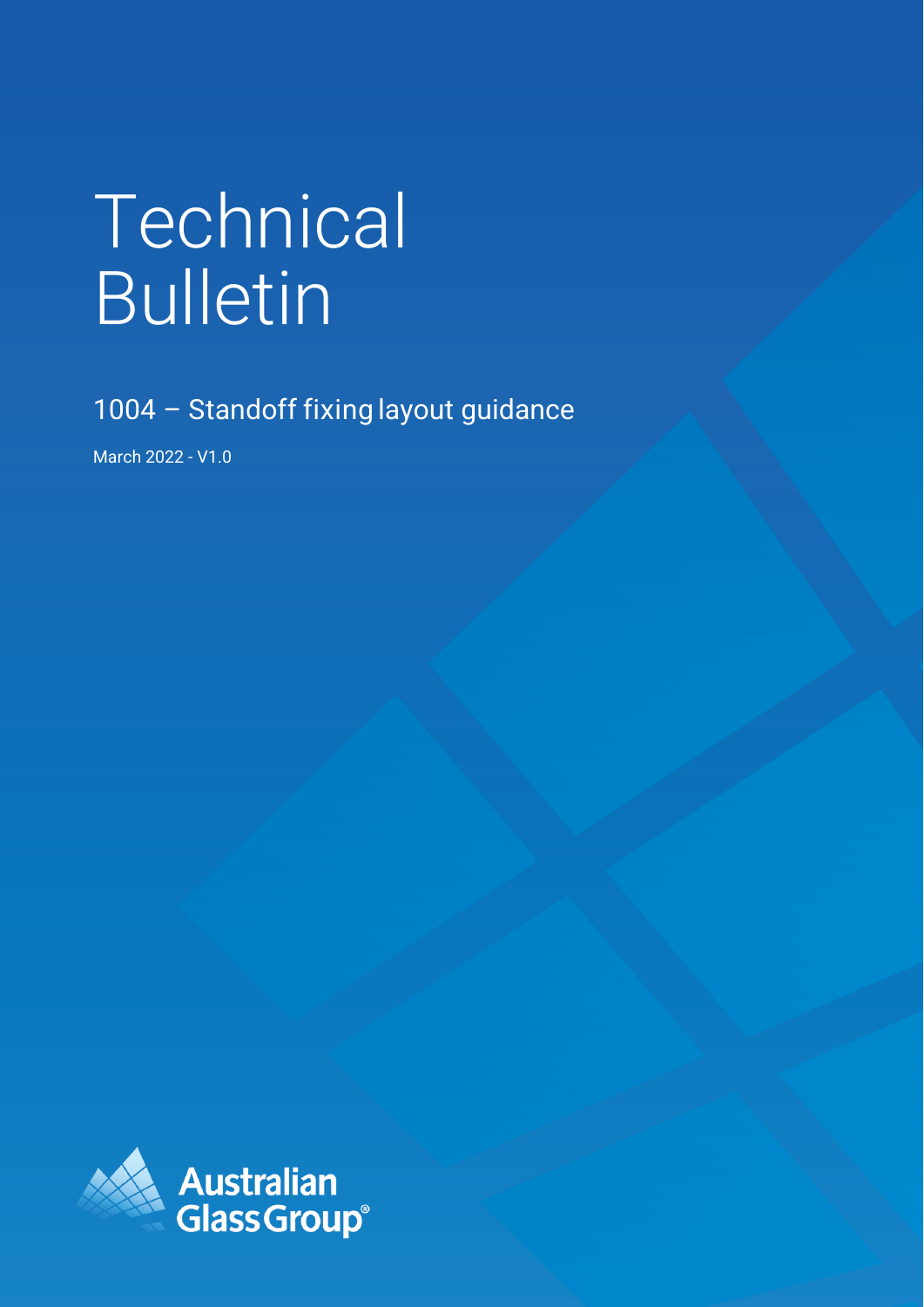# TB 1004 – Standoff fixing layout guidance

This document is provided as guidance only. It does not constitute an engineering report or other form of NCC compliance. Rather, its intended use is to illustrate the capability of AGG Tempershield® monolithic toughened glass, SkyGlass® and SkyGlass Ultra® toughened structural laminate when used with 50mm diameter standoff patch fixings. Any cantilevered barrier as illustrated in this document requires a performance based Alternative Solution report to demonstrate compliance with the NCC.

38mm diameter standoff fixings are not recommended.

## Tempershield® Monolithic toughened glass + handrail



#### Key Points

- Max horizontal centres: 400mm
- Min vertical centres: 110mm, or min 200mm for blockwall
- Min pane length: 1000mm
- Max pane length: determined by handrail
- Occupancy types: residential internal (A), residential external (A other), Commercial (B, E, C3)
- H1 = FFL to top of glass. Min: 1000mm for NCC compliance
- H2 = Top fixing to FFL. Min: 25 to 50mm depending on substrate
- H = H1 + H2. Max: 1100mm for timber. Max 1150mm for 12T. Max 1250mm for 15T
- Engineering report required for NCC compliance. Engineering report to be completed prior to ordering/installation of glass

Page 1 of 5

| <b>AGG NSW</b>                 | <b>AGG VIC</b>                      | <b>AGG TAS</b>                 |
|--------------------------------|-------------------------------------|--------------------------------|
| 140 Gilba Rd<br>Girraween, NSW | 81-83 Rushdale St<br>Knoxfield, VIC | 39 South Arm Rd<br>Rokeby, TAS |
| P: (02) 9896 0566              | P: (03) 9730 7400                   | P: (03) 6247 1625              |
| F: (02) 9896 0190              | F: (03) 9730 7488                   | F: (03) 6247 6843              |



agg.com.au | info.agg.com.au | 1300 768 024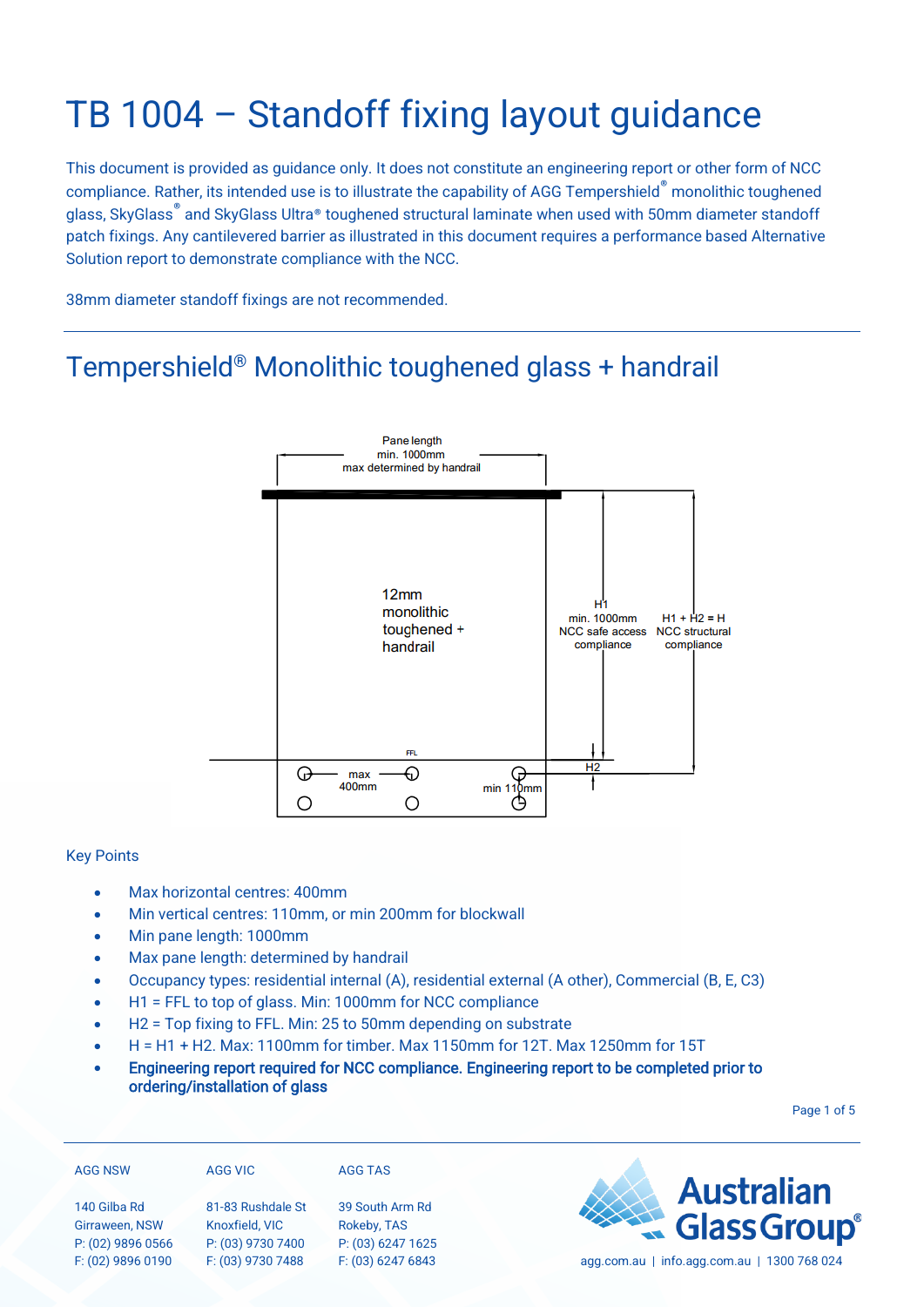

## Key Points

- 2 fixings per tread
- Normally 15mm Toughened + interlinking handrail
- Min pane length: 1.0m
- Max pane length: determined by handrail
- Min: 865mm from stair pitchline to top of glass for NCC compliance.
- Occupancy types: residential internal (A), residential external (A other), Commercial (B, E, C3)
- Pane geometry & fixing layout vary greatly from project to project
- Engineering report required for NCC compliance. Engineering report to be completed prior to ordering/installation of glass

| <b>AGG NSW</b>    | AGG VIC           | <b>AGG TAS</b>    |                                             |
|-------------------|-------------------|-------------------|---------------------------------------------|
| 140 Gilba Rd      | 81-83 Rushdale St | 39 South Arm Rd   | <b>Australian</b><br>Glass Group®           |
| Girraween, NSW    | Knoxfield, VIC    | Rokeby, TAS       |                                             |
| P: (02) 9896 0566 | P: (03) 9730 7400 | P: (03) 6247 1625 | agg.com.au   info.agg.com.au   1300 768 024 |
| F: (02) 9896 0190 | F: (03) 9730 7488 | F: (03) 6247 6843 |                                             |

Page 2 of 5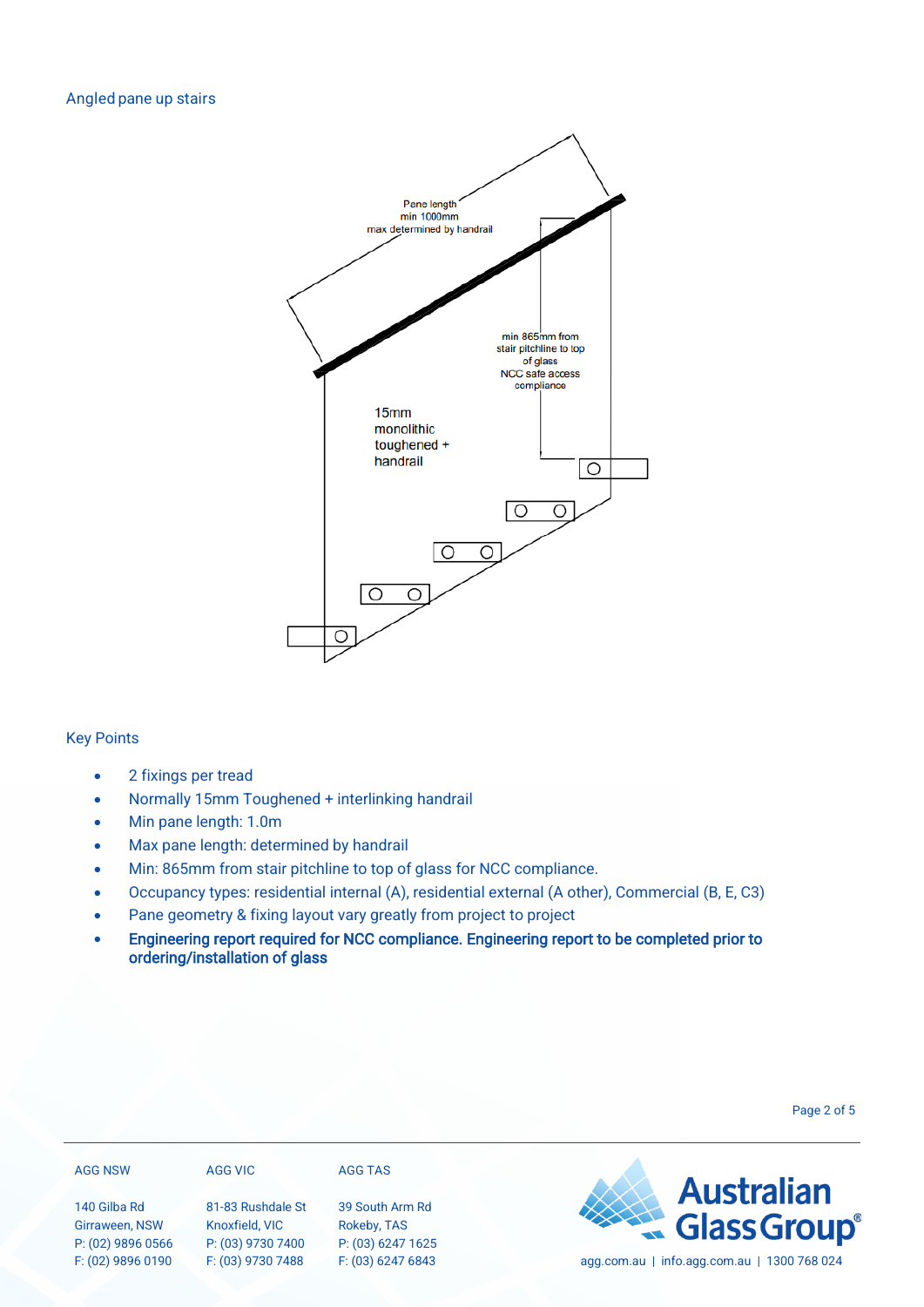## SkyGlass® - No handrail



## Key Points

- Max horizontal centres: 400mm
- Min vertical centres: 110mm, or min 200mm for blockwall
- Min pane length: 1100mm for 19.04mm, or min 1700mm for 15.04mm
- Max pane length: determined by manufacturing or installation limitations
- Occupancy types: residential internal (A), residential external (A other), Commercial (B, E, C3)
- H1 = FFL to top of glass. Min: 1000mm for NCC compliance
- H2 = Top fixing to FFL. Min: 25 to 50mm depending on substrate
- H = H1 + H2. Max: 1100mm for timber. Max: 1150mm for 15.04mm, max 1250mm for 19.04mm.
- Engineering report required for NCC compliance. Engineering report to be completed prior to ordering/installation of glass.

| <b>AGG NSW</b>                      | AGG VIC                             | AGG TAS                          |                                                   |
|-------------------------------------|-------------------------------------|----------------------------------|---------------------------------------------------|
| 140 Gilba Rd                        | 81-83 Rushdale St                   | 39 South Arm Rd                  | <b>Example 3 Australian</b><br><b>Glass Group</b> |
| Girraween, NSW<br>P: (02) 9896 0566 | Knoxfield, VIC<br>P: (03) 9730 7400 | Rokeby, TAS<br>P: (03) 6247 1625 |                                                   |
| F: (02) 9896 0190                   | F: (03) 9730 7488                   | F: (03) 6247 6843                | agg.com.au   info.agg.com.au   1300 768 024       |

Page 3 of 5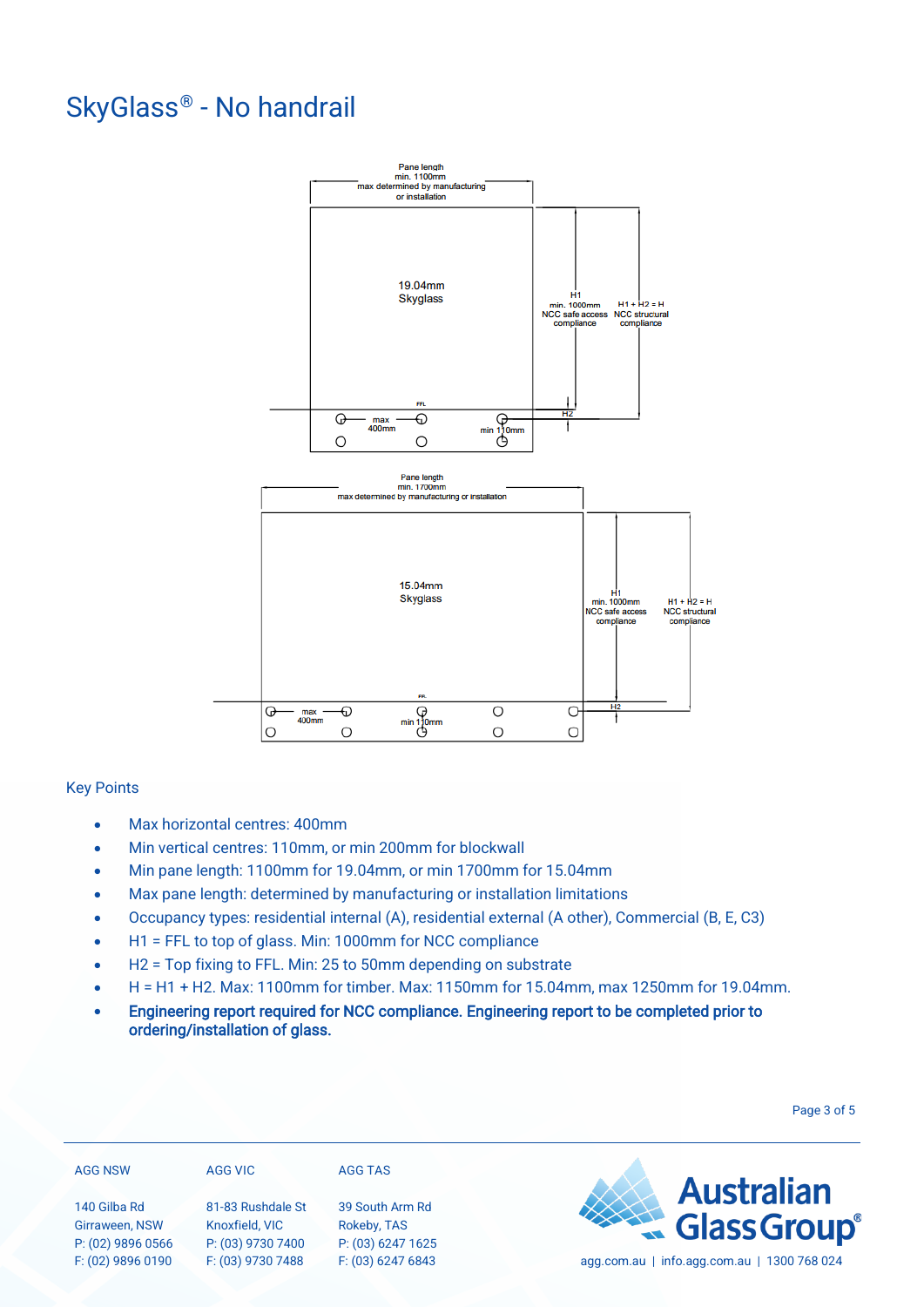

### Key Points

- 2 fixings per tread
- Normally 19.04 or 21.04mm SkyGlass®
- Min: pane length 1100mm
- Min: 865mm from stair pitchline to top of glass for NCC compliance
- Max pane length: determined by manufacturing capabilities or installation limitations
- Occupancy types: residential internal (A), residential external (A other), Commercial (B, E, C3)
- Pane geometry & fixing layout vary greatly from project to project
- Engineering report required for NCC compliance. Engineering report to be completed prior to ordering/installation of glass

| <b>AGG NSW</b>                      | AGG VIC                             | AGG TAS                          |                                             |
|-------------------------------------|-------------------------------------|----------------------------------|---------------------------------------------|
| 140 Gilba Rd                        | 81-83 Rushdale St                   | 39 South Arm Rd                  | <b>Example 3 Australian</b><br>Glass Group® |
| Girraween, NSW<br>P: (02) 9896 0566 | Knoxfield, VIC<br>P: (03) 9730 7400 | Rokeby, TAS<br>P: (03) 6247 1625 |                                             |
| F: (02) 9896 0190                   | F: (03) 9730 7488                   | F: (03) 6247 6843                | agg.com.au   info.agg.com.au   1300 768 024 |

Page 4 of 5